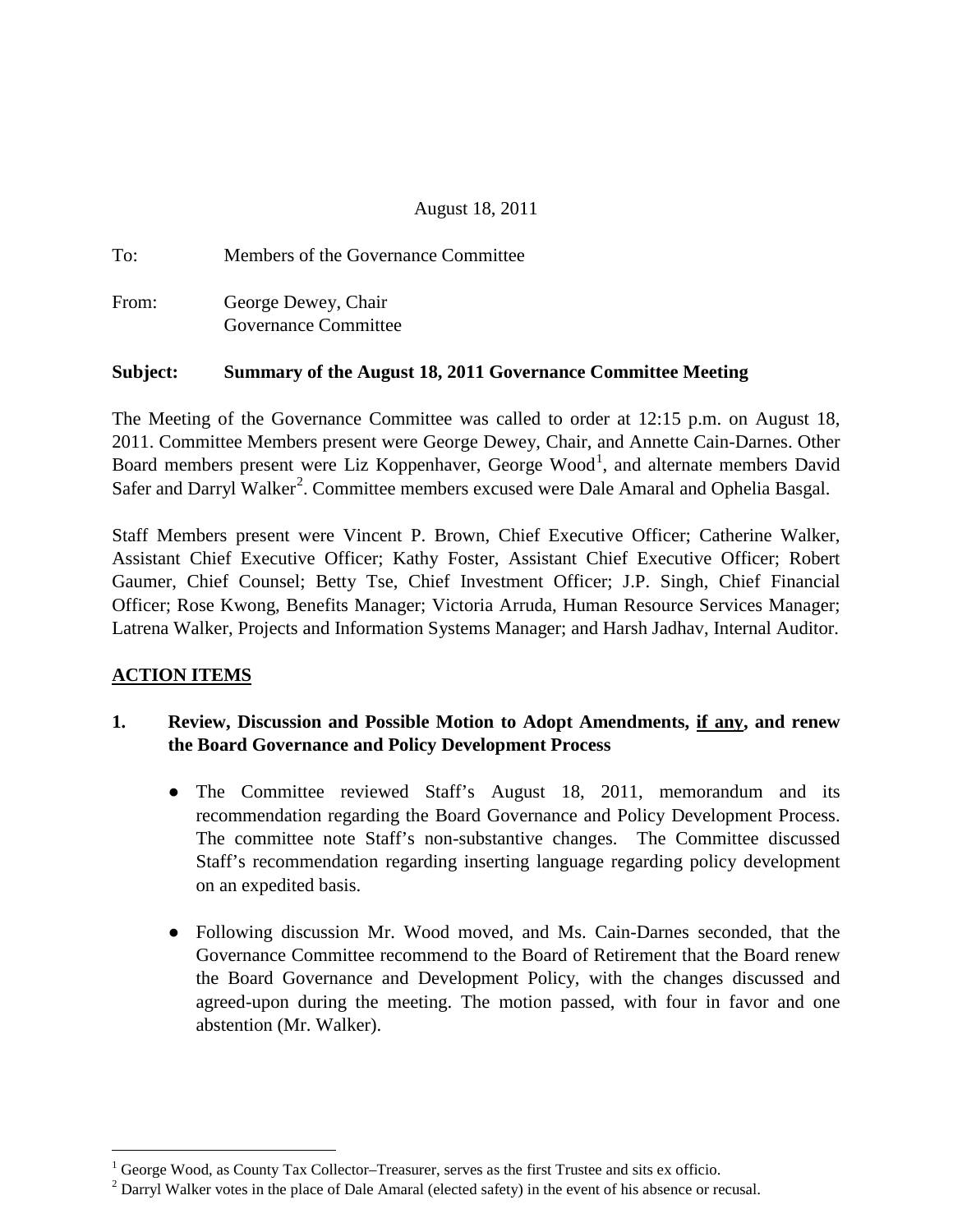Governance Committee Meeting Summary August 18, 2011 Page 2

### **2. Review, Discussion, and Possible Motion to Adopt Amendments, if any, and Renew the Board Membership Policy, Re-Titled as ACERA Membership Policy**

• This item was continued from the April 13, 2011, Governance Committee meeting. The Committee reviewed Staff's August 18, 2011, memorandum and its recommendation regarding the Board Membership Policy and Staff's recommendations for changes to the following definitions:

*a*) Full-Time Employment; *b*) Employee versus Independent Contractor; *c*) Clarifying Ineligible Positions; *d*) New Tier (LARPD); *e*) Purchasing Alameda County Temporary Assignment Pool (TAP) Service; *f*) Reciprocal Membership; and *g*) Disability.

- Finally the Committee suggested that the title of the policy be Changed to ACERA Membership Policy.
- Following discussion, Ms. Cain-Darnes moved and Mr. Wood seconded a motion that the Governance Committee recommend to Board of Retirement that the Board renew the Board Membership Policy, now ACERA Membership Policy, including the changes discussed and agreed-upon during the meeting. The motion passed unanimously.

## **3. Review, Discussion and Possible Motion to Adopt Amendments, if any, and renew the Service Provider Policy**

- This item was continued from the April 13, 2011, Governance Committee meeting. The Committee reviewed Staff's August 18, 2011 memorandum and recommendations regarding the Service Provider Policy.
- After discussion, Mr. Wood moved and Ms. Cain-Darnes seconded a motion that the Governance Committee recommend to Board of Retirement that the Board renew the Service Provider Policy, including the changes discussed and agreed-upon during the meeting. The motion passed unanimously.

## **4. Review, Discussion and Possible Motion to Adopt Amendments, if any, and renew the Board Operations Policy**

● The Committee reviewed Staff's August 18, 2011, memorandum and its recommendation regarding the Board Operations Policy.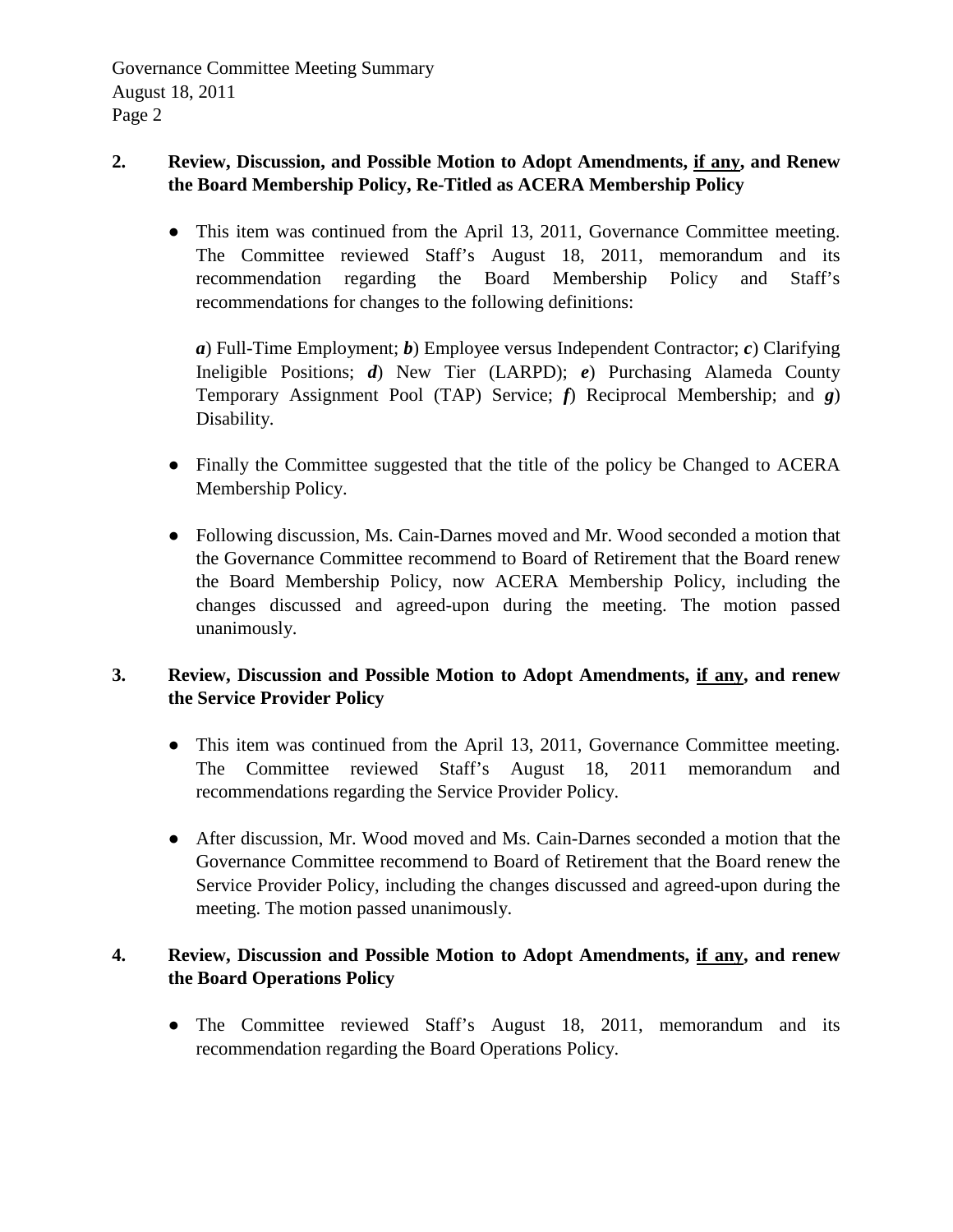Governance Committee Meeting Summary August 18, 2011 Page 3

> ● Following discussion, Mr. Wood moved and Ms. Cain-Darnes seconded a motion that the Governance Committee recommend to Board of Retirement that the Board renew the Board Operations Policy, including the changes discussed and agreed-upon during the meeting. The motion passed unanimously.

## **5. Review, Discussion and Possible Motion to Adopt Amendments, if any, and renew the Committee Operations Policy**

- The Committee reviewed Staff's August 18, 2011, memorandum and its recommendation regarding the Committee Operations Policy.
- Following discussion, Mr. Wood moved and Ms. Cain-Darnes seconded a motion that the Governance Committee recommend to Board of Retirement that the Board renew the Committee Operations Policy, including the changes discussed and agreed-upon during the meeting. The motion passed unanimously.

# *For complete details and/or to obtain a copy of the current Board Policies, please contact the ACERA Administration Department at (510) 628-3000.*

# **INFORMATION ITEMS**

● None

# **TRUSTEE/PUBLIC INPUT**

● None

#### **RECOMMENDATIONS**

- 1. The Committee recommends, and I move, that the Board of Retirement renew the Board Governance and Policy Development Process, with revisions, as recommended by the Committee and Staff.
- 2. The Committee recommends, and I move, that the Board of Retirement renew the Board Membership Policy, with revisions, as recommended by the Committee and Staff.
- 3. The Committee recommends, and I move, that the Board of Retirement renew the Service Provider Policy, with revisions, as recommended by the Committee and Staff.
- 4. The Committee recommends, and I move, that the Board of Retirement renew the Board Operations Policy, with revisions, as recommended by the Committee and Staff.
- 5. The Committee recommends, and I move, that the Board of Retirement renew the Committee Operations Policy, with revisions, as recommended by the Committee and Staff.